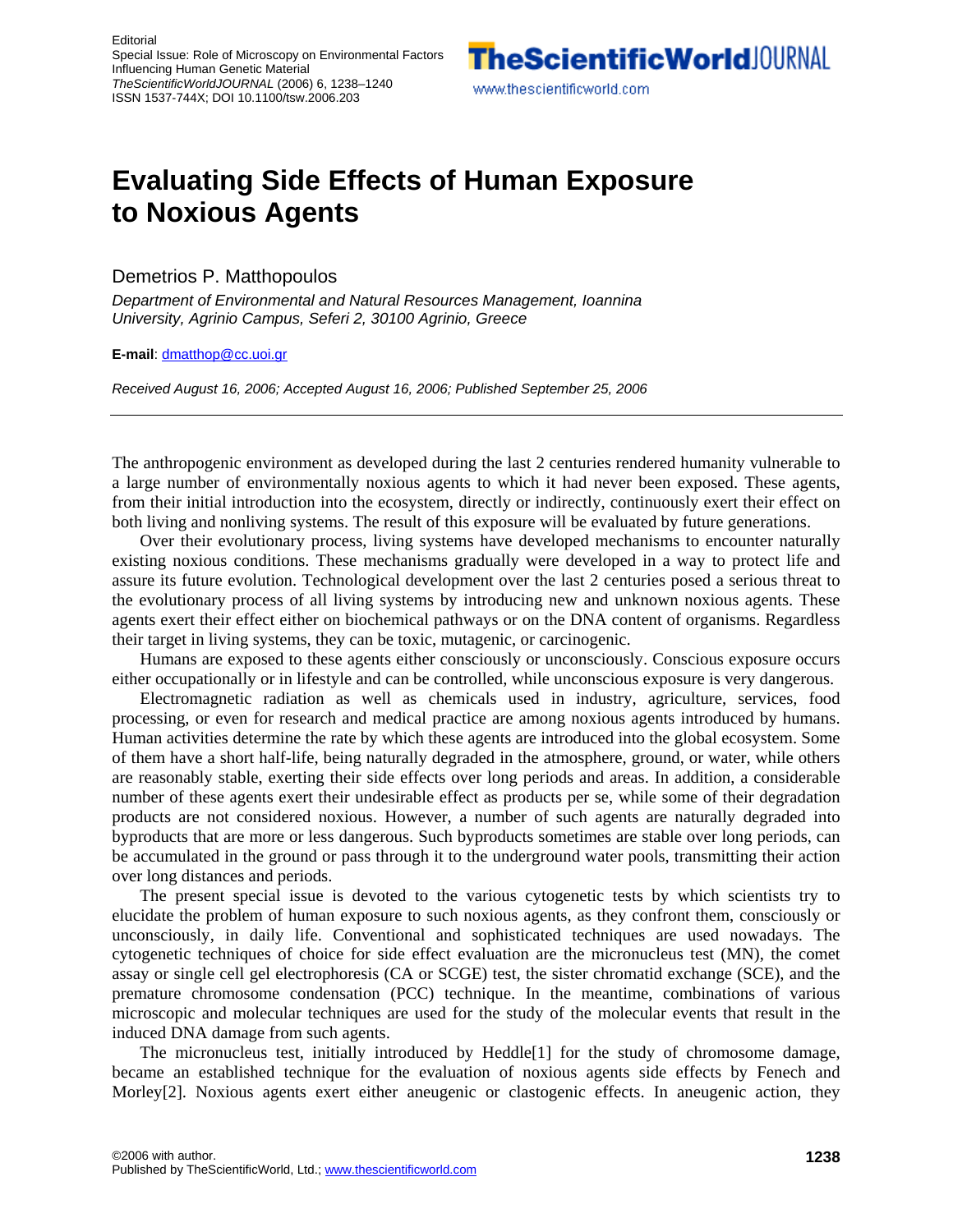interfere with the mitotic apparatus and so chromosomes are disoriented and result in the cytoplasm instead of being incorporated in the daughter nuclei during cytokinesis. In clastogenic action, they interfere with DNA, causing brakes that result in acentric chromosomal fragments that are disoriented during mitosis. Thus, disoriented chromosomal material is being organized in the cytoplasm as micronuclei. The micronucleus test can either be used *in vivo* to evaluate the damage induced after human exposure to noxious agents or *in vitro* to evaluate either the potency of existing and new chemicals or the side effects of other environmentally noxious agents. The results of this technique were initially estimated by microscopic observations, while nowadays flow cytometry is being used because it is faster and statistically more reliable due to the large number of cells analyzed[3].

The comet assay or the single cell electrophoresis test introduced by Singh et al.[4] provides information on the extent of the induced damage. It is widely used either for *in vitro* or *in vivo* DNA damage evaluation studies. Its results derive from microscopic observation of the nuclear content after being exposed to constant electric field. Depending on the extent of DNA damage, nuclei remain either intact or appear as comets of variable length.

The evaluation of exchanges between sister chromatids, representing homologous recombination events, initially introduced by Taylor and colleagues[5,6] and adapted by Huang[7], became a technique of choice in the study of side effects of toxicologically harmful agents to humans that have been exposed[8]. The evaluation of the induction of such chromatid exchanges is a means to study the potential of various environmental factors in affecting the genetic material of organisms.

The premature chromosome condensation, which is the induction of cellular DNA to be organized into chromosomes well before mitosis, allows cytogeneticists to discriminate between clastogenic and aneugenic potential of noxious agents. The technique initially introduced by Johnson and Rao[9] was further adapted by Pontecorvo[10] and advanced by Coco-Martin and Begg[11]. Combining premature chromosome condensation with other cytogenetic and molecular techniques, scientists are equipped with a powerful tool to study the genomic changes resulting from the exposure to various environmental agents.

Using the above-referred techniques, we are able to either examine the damage induced by various noxious agents or study their harmful potential.

Based on incoming information, scientists are drawing measures for protecting ourselves and estimating the risk from human past exposure to such chemicals, while they are trying to discover alternative and safer chemicals to replace the ones we use today.

Technological development, despite the danger to which it has periled humans and the other organisms, is devoted to ameliorating daily life by searching for safer systems, increased and safe food provision, and finding ways to remediate natural ecosystems suffering from human greed.

## **REFERENCES**

- 1. Heddle, J. (1973) A rapid *in vivo* test for chromosome damage. *Mutat. Res*. **18**, 187–190.
- 2. Fenech, M. and Morley, A.A. (1985) Measurement of micronuclei in lymphocytes. *Mutat. Res*. **147**, 29–36.
- 3. Nüsse, M. and Kramer, J. (1984) Flow cytometric analysis of micronuclei found in cells after irradiation. *Cytometry*  **5**, 20–25.
- 4. Singh, N.P., McCoy, M.T., Tice, R.R., and Schneider, E.L. (1988) A simple technique for quantitation of low levels of DNA damage in individual cells. *Exp. Cell Res.* **175**, 184–191.
- 5. Taylor, J.H. (1958) Sister chromatid exchanges in tritium labelled chromosomes. *Genetics* **43**, 515–529.
- 6. Taylor, J.H., Woods, P.S., and Hughes, W.L. (1957) The organization and duplication of chromosomes as revealed by autoradiographic studies using tritium-labelled thymidine. *Proc. Natl. Acad. Sci. U. S. A.* **43**, 122–128.
- 7. Huang, C.C. (1967) Induction of a high incidence of changes to X chromosomes of *Rattus (Mastomys) natalensis* by base analogues, viruses and carcinogens. *Chromosoma* **23**, 162–179.
- 8. Lambert, B., Lindblad, A., Holmberg, K., and Francesconi, D. (1982) The use of sister chromatid exchange to monitor human populations for exposure to toxicologically harmful agents. In *Sister Chromatid Exchanges*. Wolff, S., Ed. Wiley Interscience, New York. pp. 149–182.
- 9. Johnson, R.T. and Rao, P.N. (1970) Mammalian cell fusion: induction of premature chromosome condensation in interphase nuclei. *Nature* **226**, 717–722.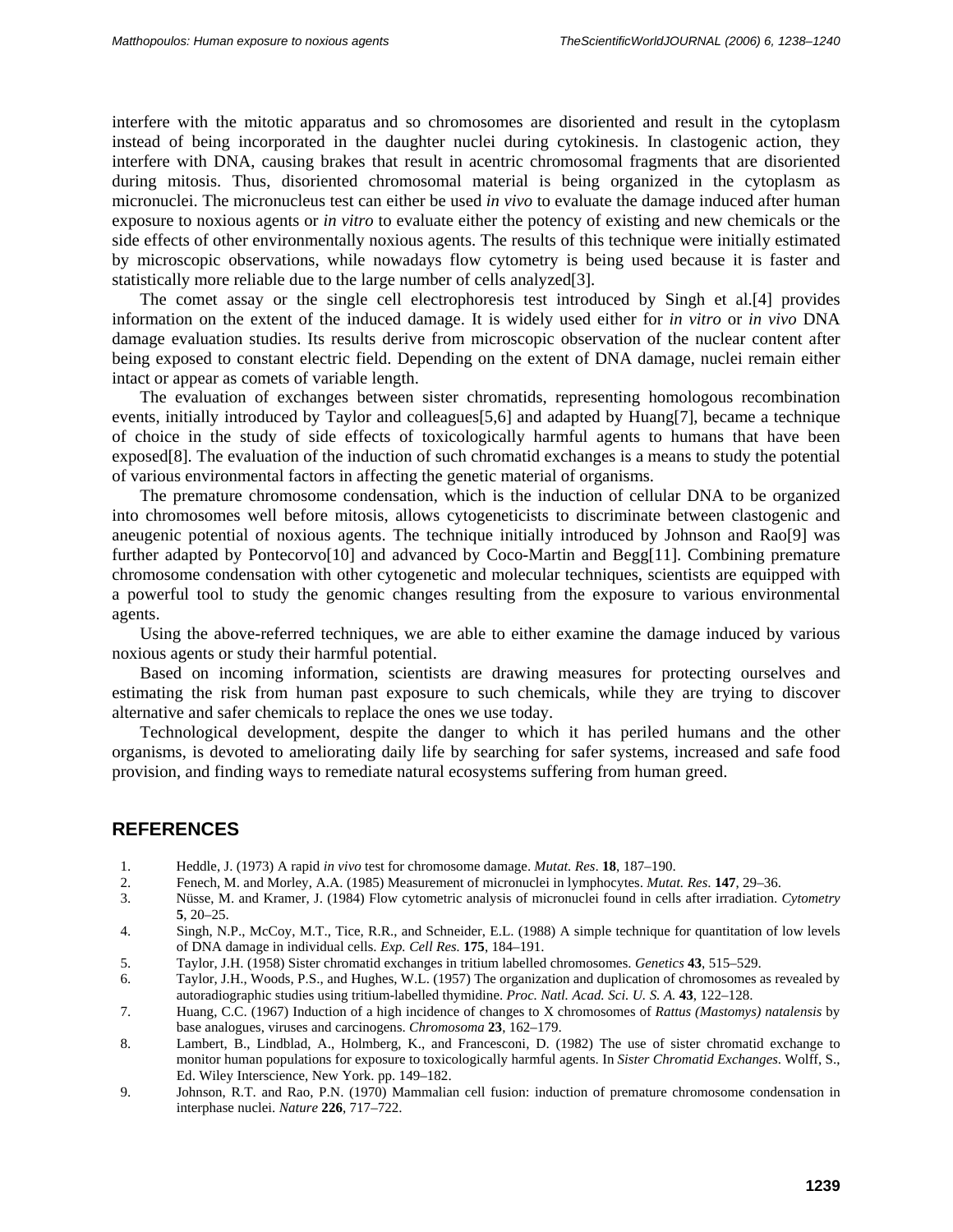- 10. Pontecorvo, G. (1975) Production of mammalian somatic cell hybrids by means of polyethylene glycol treatment. *Somatic Cell Genet*. **1**, 397–400.
- 11. Coco-Martin J.M. and Begg, A.C. (1997) Detection of radiation-induced chromosome aberrations using fluorescence in situ hybridization in drug-induced premature chromosome condensations of tumour cell lines with different radiosensitivities. *Int. J. Radiat. Biol*. **71**, 265–273.

## **This article should be cited as follows:**

Matthopoulos, D.P. (2006) Evaluating side effects of human exposure to noxious agents. *TheScientificWorldJOURNAL* **6**, 1238– 1240. DOI 10.1100/tsw.2006.203.